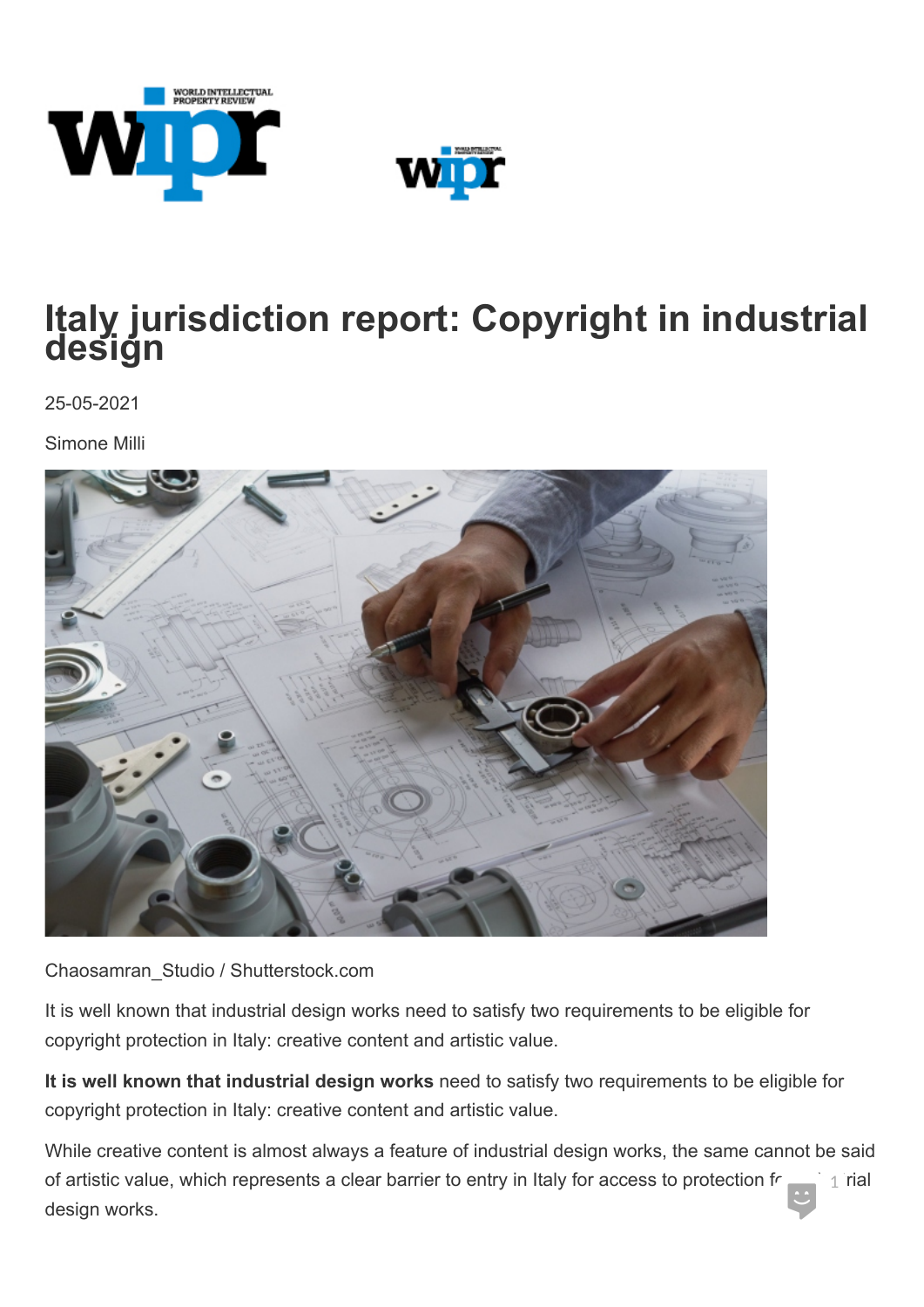The evaluation of "artistic value" in the field of fashion was addressed in a decision (number 491 of January 25, 2021) by the IP Court of Milan regarding Moon Boots footwear owned by Tecnica Group.

In the sentence in question, the judge stated that for the purposes of evaluating artistic value: "it is necessary to measure in the most objective manner possible the established perception of a specific work of design within society and in particular within cultural environments in the broadest sense".

The judge stated that one should consider the "widespread recognition that cultural institutions have expressed regarding its connection to an expressive context which is based on and which represents an expression of the trends and influences of artistic movements or, at any rate, the ability of the author to interpret the spirit of the age, beyond even his own intentions and realisation, since a work with an artistic content acquires a value in and of itself and as a result of the representational and communicative capacity it possesses and is deemed to have by a range of individuals that is much wider than the mere consumer of that specific object".

A more important point of this decision is whether this "artistic value" is only the result of a belated acknowledgement of the value of an industrial design, or whether a comparison must be made with the context in which the work was created.

"This decision comes at a time of highly fragmented and heterogeneous European regulations." - *Simone Milli*

The sentence clarified that: "The judge does not attribute an ex-post artistic value to a work of design in virtue of this being acquired at a later stage, but rather evaluates the existence of such value through a procedure which in some way requires an appraisal for contextualising the work at the historic and cultural moment in which it was created—and from which it then goes on to acquire an iconic value—which may require (as with all artistic trends) a degree of critical and cultural sedimentation."

Essentially, an effort is required in the evaluation process for us to contextualise a work in the period in which it was created, without forgetting that it may take some time for its value to be acknowledged.

## Precedents and the set of the set of the set of the set of the set of the set of the set of the set of the set of the set of the set of the set of the set of the set of the set of the set of the set of the set of the set

1